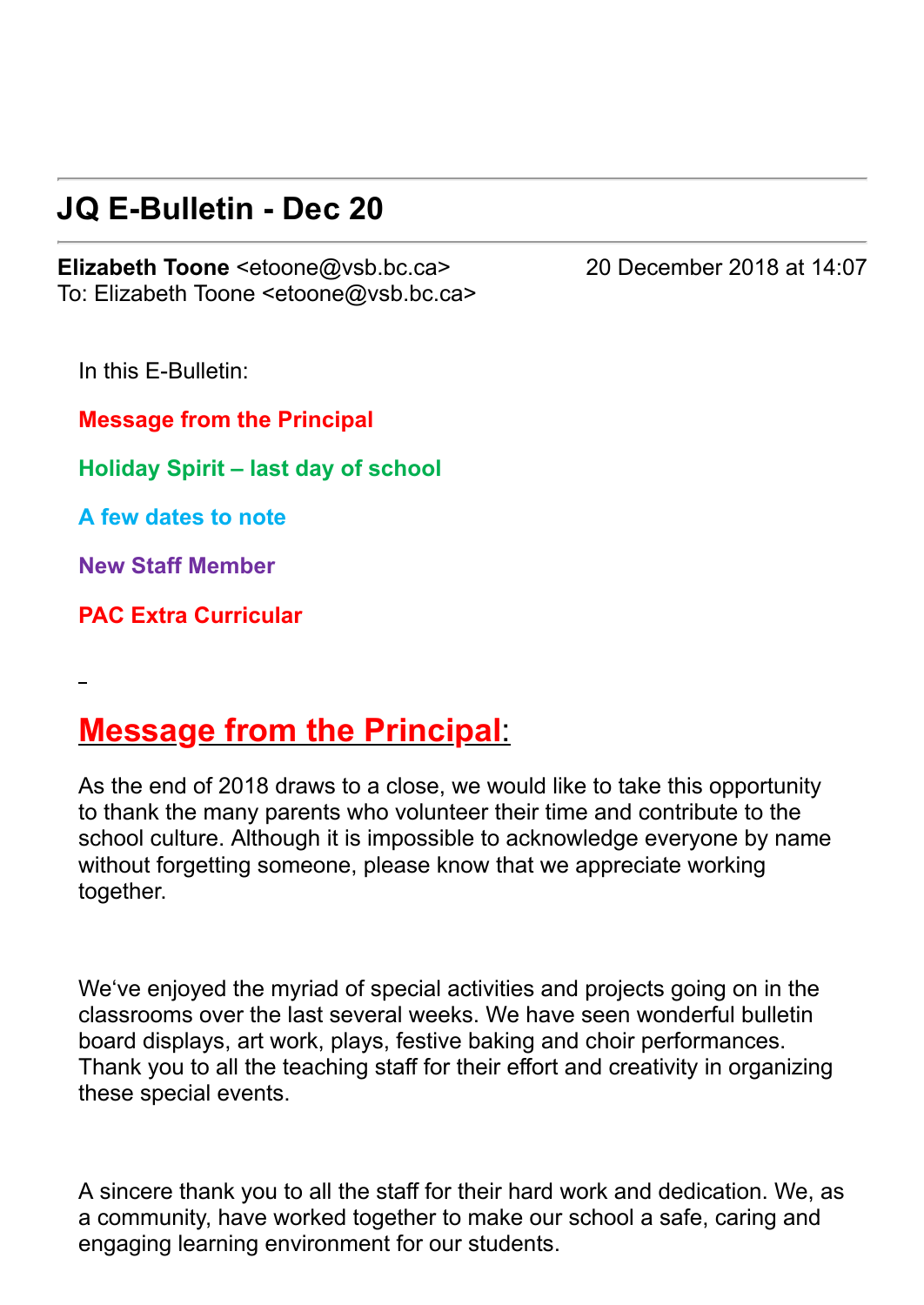On behalf of all the Jules Quesnel staff, we wish our community a happy, safe, and relaxing winter break, along with prosperity and good fortune in 2019!

**Holiday Spirit**: Students are invited to wear holiday colours tomorrow, Friday, December 21st to show their holiday spirit. This may take any form from sweaters and t-shirts to hats, socks and mitts.

## **A few dates to note**:

**Monday, January 7th** : School reopens after Winter Break

Thursday, January 10<sup>th</sup>: Kindergarten Information Session at 7 pm in the Multi-Purpose Room

**Friday, January 25th** : No school for students. Curriculum Implementation Day

**Mid to end of January**: Report cards sent home to parents. Dates will vary as per classroom teacher

**New Staff Member**: We would like to extend a warm welcome to Emilie Prunier who will be teaching in Division 11, Grade 2 as of January 7 th .

**PAC Extra-Curricular:** A new round of extra-curricular programs have been organized by PAC and details are available on the PAC website: [jqpac.com](http://jqpac.com/) - [Extra Curricular.](https://jqpac.com/programs/extra-curricular/)

This email was sent by **Claudette Alain [calain@vsb.bc.ca](mailto:calain@vsb.bc.ca)** to you because you are subscribed to receive information regarding the Vancouver School Board and/or **École Jules Quesnel**. If you no longer wish to